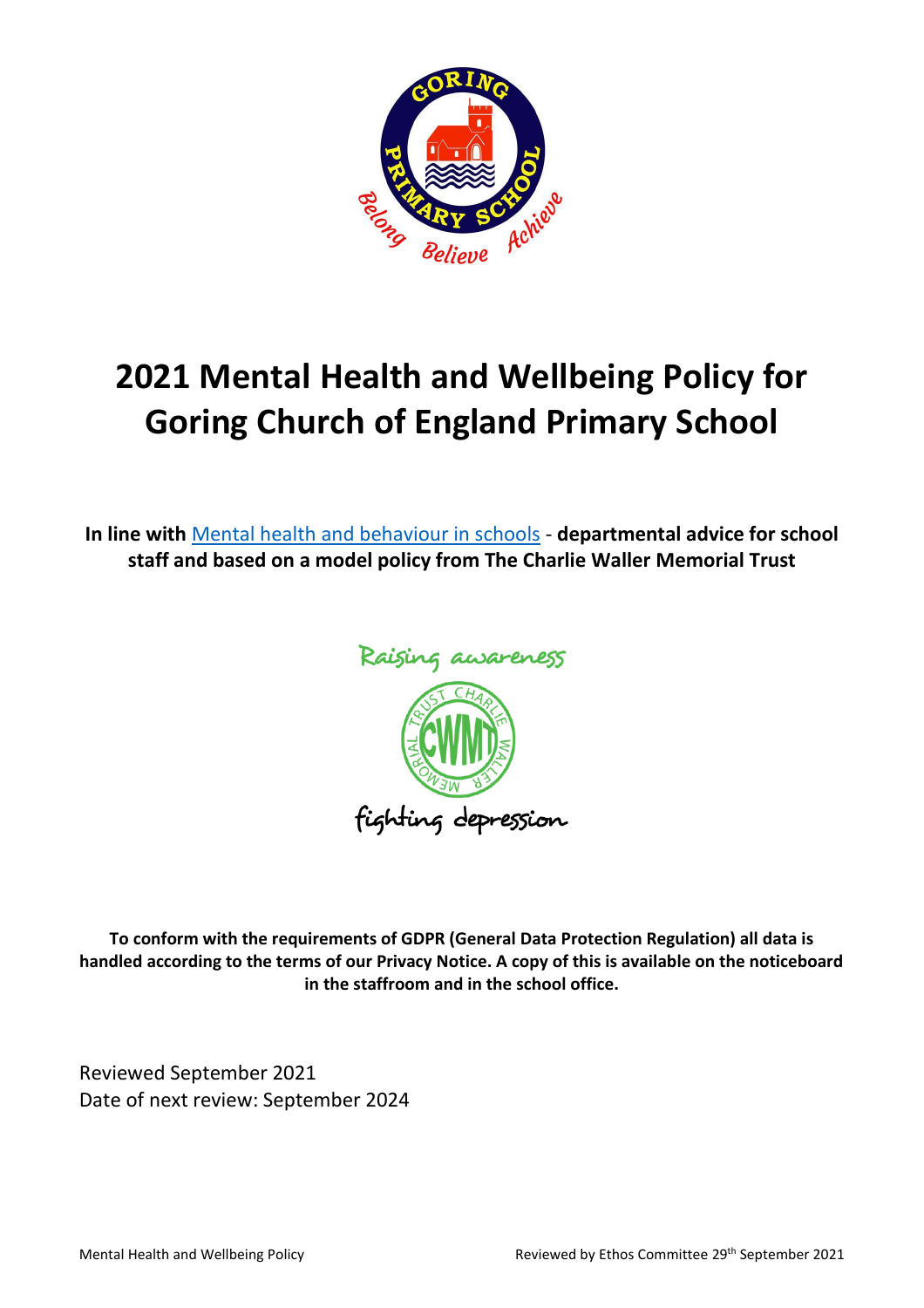# **Introduction**

Goring Church of England Primary School has chosen to adopt the Charlie Waller Memorial Trust model template as its Mental Health and Wellbeing Policy. The Policy also provides appendices with additional information which staff may find helpful as well as a digest of websites and books providing further information about mental health issues likely to be found within a student body.

#### **Acknowledgements**

This guidance was written by Dr Pooky Knightsmith who is the Director - Children, Young People and Schools Programme with the [Charlie Waller Memorial Trust.](http://www.cwmt.org.uk/) The Trust fully funded the research and writing of the guidance. The guidance was developed in consultation with a range of school staff and other professionals and experts.

For further information email [admin@cwmt.org](mailto:admin@cwmt.org) or call 01635 869754.

# **Mental Health and Wellbeing Policy for Goring Church of England Primary School**

#### **Reviewed September 2021**

#### **Policy Statement**

*Mental health is a state of wellbeing in which every individual realises his or her own potential, can cope with the normal stresses of life, can work productively and fruitfully, and is able to make a contribution to her or his community. (World Health Organization)*

Every member of Goring Church of England Primary School has the same shared vision: "We are all part of God's vine and are rooted in his rich soil. We are nurtured and supported so that we may grow and spread out in the world to love and to serve". We aim to develop confident learners who take ownership of their learning and are proud of their achievements. We believe that every child is entitled to enjoy their childhood. We seek to do this through learning together in a secure, welcoming, happy and healthy environment, where we have high expectations of each other and embrace exciting challenges that inspire and motivate us to achieve in all areas of our lives. We support each other when we are facing challenging times, failure and disappointment. Our school community is encouraged to develop a passion for lifelong learning, to contribute to our global society, and to be generous and inclusive in our friendships. Our Christian ethos and our sense of belonging to one community encourage kind, thoughtful and respectful behaviour where everyone's contribution is valued, and where diversity and what makes us all individuals are celebrated.

At our school, we aim to promote positive mental health for every member of our staff and student body. We pursue this aim using universal, whole-school approaches and specialised, targeted approaches aimed at vulnerable children.

In addition to promoting positive mental health, we aim to recognise and respond to mental ill health. In an average classroom, three children will be suffering from a diagnosable mental health issue. By developing and implementing practical, relevant and effective mental health policies and

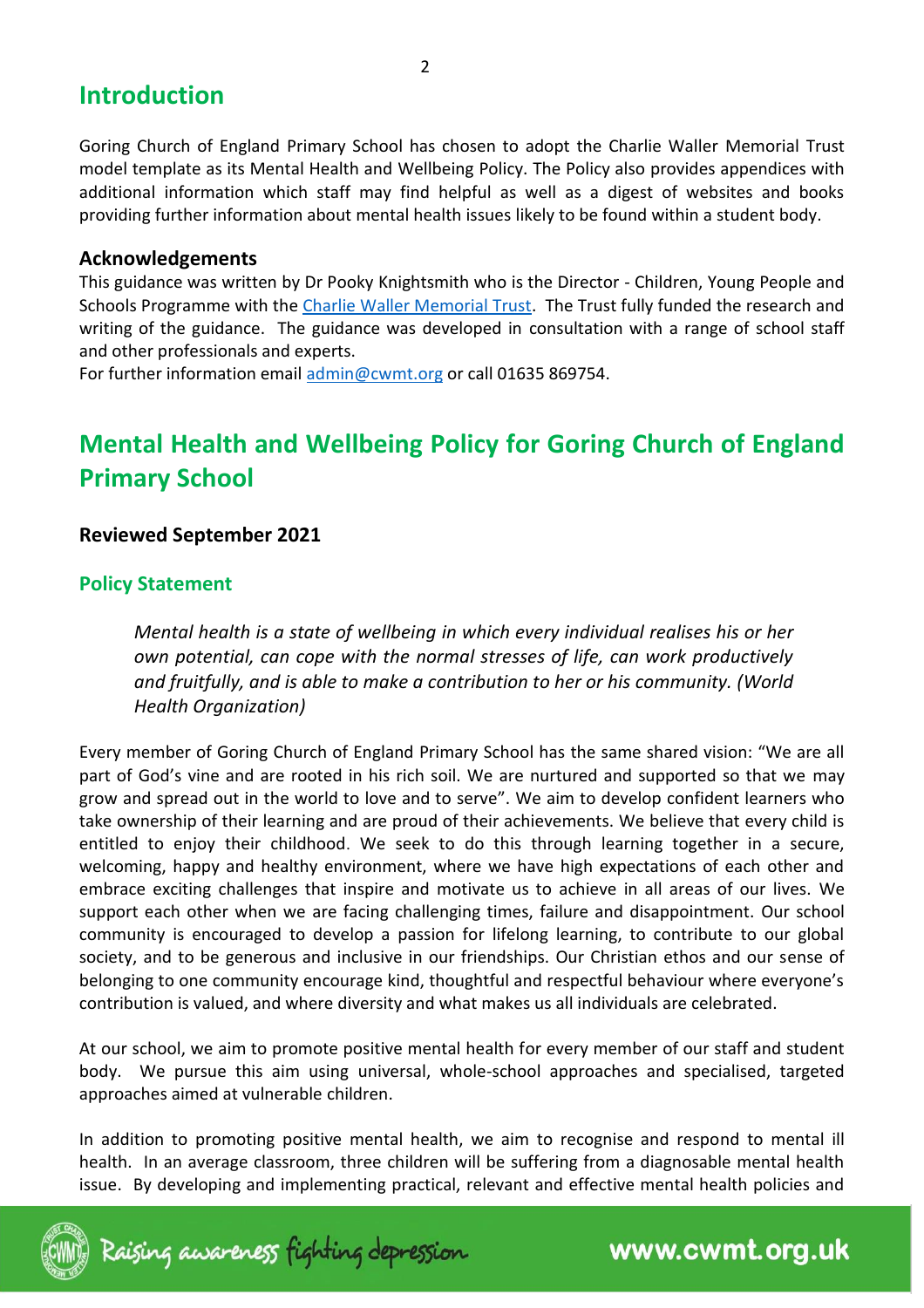procedures we can promote a safe and stable environment for children affected both directly, and indirectly by mental ill health.

### **Scope**

This document describes the school's approach to promoting positive mental health and wellbeing and to providing a safe and stable environment for the many children affected both directly, and indirectly by mental ill health. This policy is intended as guidance for all staff including non-teaching staff and governors. It should be read in conjunction with our medical policy in cases where a child's mental health overlaps with or is linked to a medical issue, and the SEND policy where a child has an identified special educational need.

### **This Policy Aims to:**

- **•** Promote positive mental health in all staff and children
- **■** Increase understanding and awareness of common mental health issues
- Alert staff to early warning signs of mental ill health
- **•** Provide support to staff working with young people with mental health issues
- **•** Provide support to children suffering mental ill health and their peers and parents/carers

### **Lead Members of Staff**

Whilst all staff have a responsibility to promote the mental health of all pupils, staff with a specific, relevant remit include:

- Angela Wheatcroft designated child protection/safeguarding officer
- Hannah Grey deputy designated child protection/safeguarding officer
- Kelly Mitchell deputy designated child protection/safeguarding officer
- **•** Tim Monk deputy designated child protection/safeguarding officer
- Angela Wheatcroft and Kelly Mitchell mental health leads
- Kelly Mitchell SEND Co-ordinator
- Hannah Grey PSHE & RSE Co-ordinator

Any member of staff who is concerned about the mental health or wellbeing of a child should speak to the mental health lead in the first instance. If there is a fear that the child is in danger of immediate harm, the normal child protection procedures should be followed with an immediate referral to the designated safeguarding officer. If the child presents a medical emergency then the normal procedures for medical emergencies should be followed, including contacting the emergency services if necessary.

Where a referral to CAMHS (Child and Adolescent Mental Health Services) is appropriate, this will be led and managed by Kelly Mitchell, mental health lead and SEND co-ordinator. Guidance about referring to CAMHS is provided in Appendix C.

# **Individual Care Plans**

It is helpful to draw up an individual care plan for pupils causing concern or who receive a diagnosis pertaining to their mental health. This should be drawn up involving the pupil, the parents and relevant health professionals. This can include:

- Details of a pupil's condition
- Special requirements and precautions
- Medication and any side effects

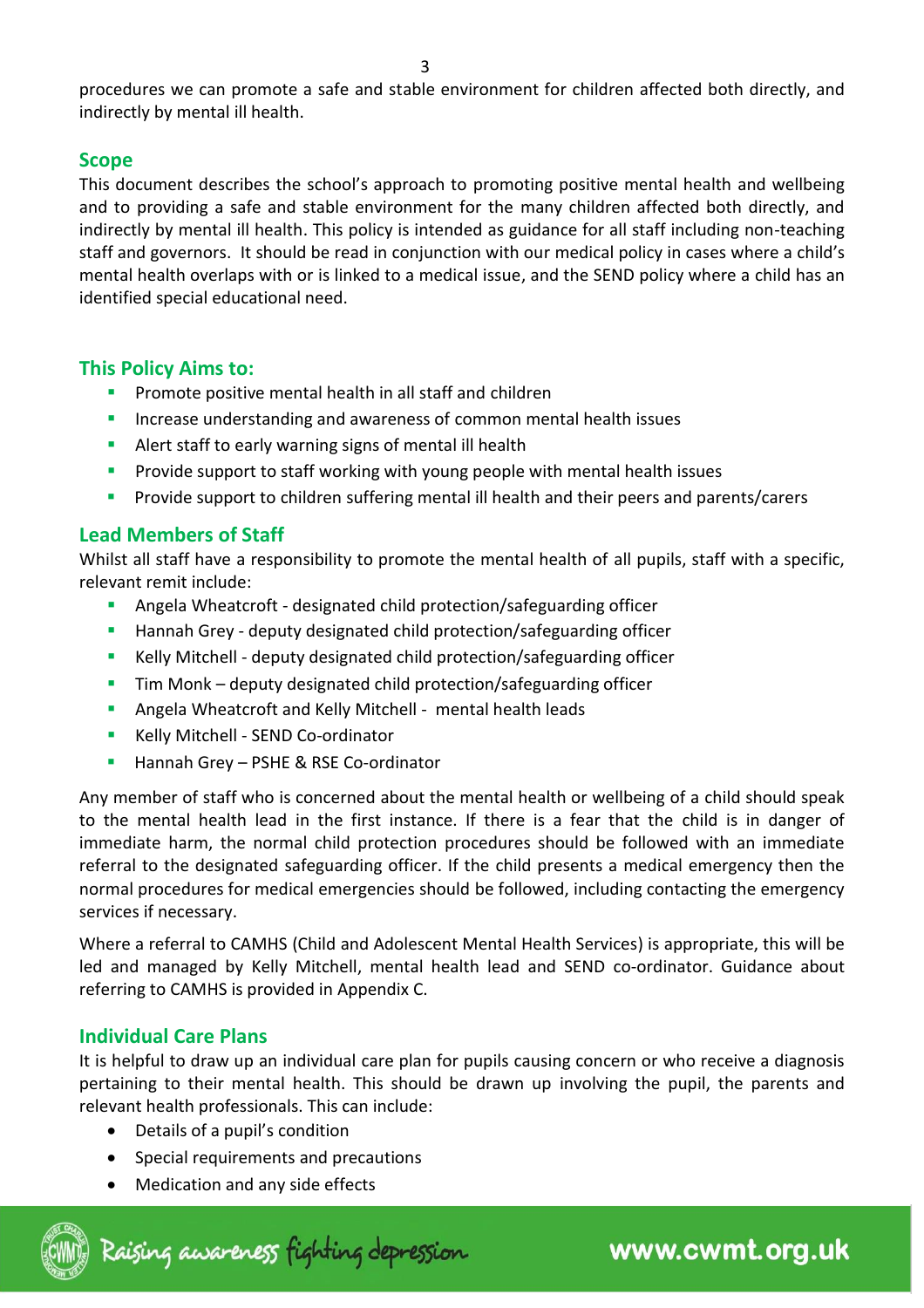- What to do, and who to contact in an emergency
- The role the school can play

#### **Teaching about Mental Health**

The skills, knowledge and understanding needed by our children to keep themselves and others physically and mentally healthy and safe are included as part of our developmental PSHE curriculum, using the SCARF scheme of work [\(https://www.coramlifeeducation.org.uk/scarf/\)](https://www.coramlifeeducation.org.uk/scarf/), under the strapline 'Helping Children Make Healthy Choices' and follows the National Curriculum.

The specific content of lessons will be determined by the specific needs of the cohort we're teaching but there will always be an emphasis on enabling children to develop the skills, knowledge, understanding, language and confidence to seek help, as needed, for themselves or others.

#### **How do we promote positive mental health?**

Below is a list of all the opportunities and experiences that are provided for the children to ensure positive mental health. This list is not exhaustive.

- PSHE lessons
- Sporting activities
- Extra-curricular activities (orchestra, gardening club, Lego club etc)
- Creativity week
- Positive feedback during lessons and in books
- Belong, Believe, Achieve certificates
- Head teacher certificates
- Reflection Area
- Social skills groups
- Giving children jobs/responsibilities
- Forest schools
- Group work
- School environment
- Peer mediators
- Buddying system (especially in Reception)
- Knowing the children as individuals
- Celebrating their out-of-school achievements
- ELSA (Emotional Literacy Support Assistant)
- Transition work
- Plays/performances
- Drop-in for parents on Friday mornings
- Class assembly
- Class prayers
- Show and Tell
- Philosophy for Children
- Use of relaxation techniques
- Brain Gym

Raising awareness fighting depression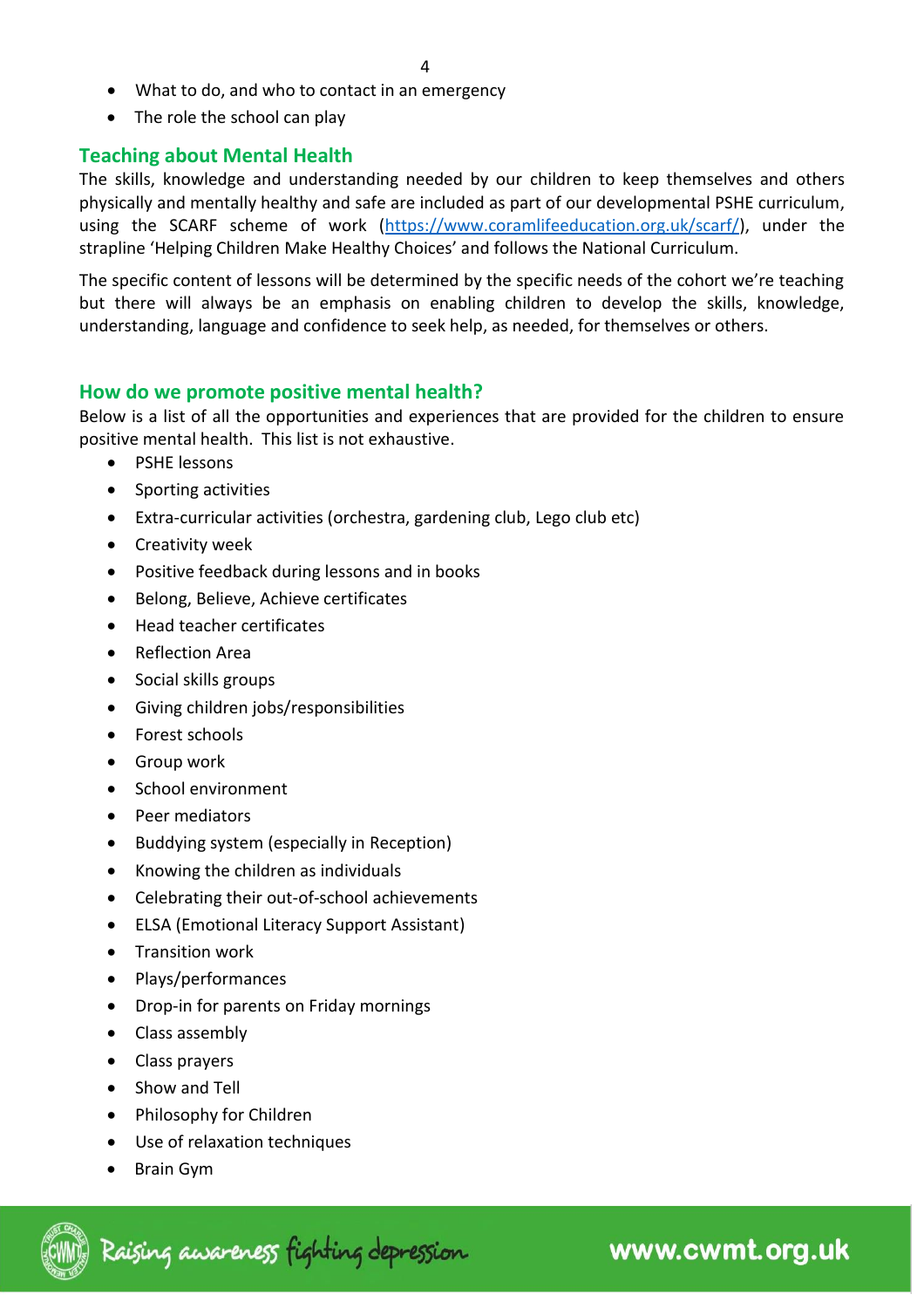Positive Mental Health and Wellbeing are also supported by the Pupil Behaviour and Anti Bullying Policies and the Staff and Parent Codes of Conduct

#### **How do we monitor mental health?**

After each lunch time, the staff complete a 'feelings register', using the Zones of Regulation resource. Children respond to the register by feeding back how they are feeling by giving a colour (blue, green, yellow or red). Staff will record the feelings of the children. If a child gives a yellow or red this shows that they are feeling dis-regulated and staff will find time in the afternoon to talk to the child to discuss their response. Staff will work with children so that they understand which feelings fit into which colour and that all feelings and 'zones' are normal.

#### **Signposting**

We will ensure that staff, children and parents are aware of sources of support within school and in the local community. The school has a number of resources and literature which they loan to parents as and when appropriate. Please get in touch with the school office if you require support. A mental health lead will be able to recommend the appropriate resources.

#### **Warning Signs**

School staff may become aware of warning signs which indicate a child is experiencing mental health or emotional wellbeing issues. These warning signs should **always** be taken seriously and staff observing any of these warning signs should communicate their concerns with Angela Wheatcroft or Kelly Mitchell, our mental health and emotional wellbeing lead.

Possible warning signs include:

- Physical signs of harm that are repeated or appear non-accidental
- Changes in eating / sleeping habits
- **EXEDENTIFY Increased isolation from friends or family, becoming socially withdrawn**
- Changes in activity and mood
- **E** Lowering of academic achievement
- Talking or joking about self-harm or suicide
- Abusing drugs or alcohol
- **EXPERIGE 1** Expressing feelings of failure, uselessness or loss of hope
- **•** Changes in clothing  $-e.g.$  long sleeves in warm weather
- **E** Secretive behaviour
- Skipping PE or getting changed secretively
- Lateness to or absence from school
- Repeated physical pain or nausea with no evident cause
- An increase in lateness or absenteeism

#### **Managing disclosures**

A child may choose to disclose concerns about themselves or a friend to any member of staff so all staff need to know how to respond appropriately to a disclosure.

If a child chooses to disclose concerns about their own mental health or that of a friend to a member of staff, the member of staff's response should always be calm, supportive and non-judgemental.

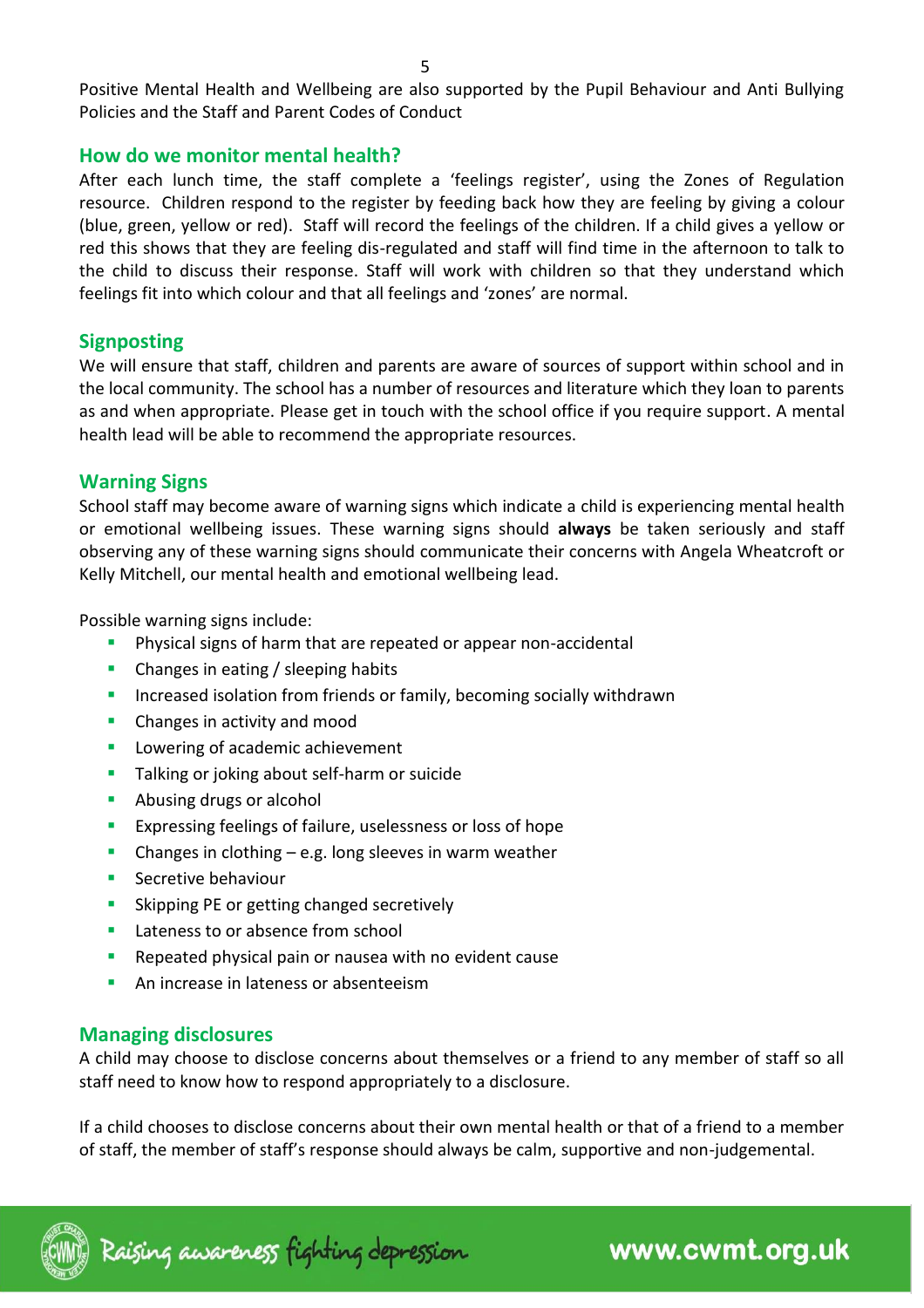6

Staff should listen, rather than advise and our first thoughts should be of the child's emotional and physical safety rather than of exploring 'Why?' For more information about how to handle mental health disclosures sensitively see appendix B.

All disclosures should be recorded in writing and held on the pupil's confidential file. This written record should include:

- **Date**
- **The name of the member of staff to whom the disclosure was made**
- Main points from the conversation
- Agreed next steps

This information should be shared with the mental health lead, Angela Wheatcroft or Kelly Mitchell who will store the record appropriately and offer support and advice about next steps. See appendix E for guidance about making a referral to CAMHS.

# **Confidentiality**

We should be honest with regard to the issue of confidentiality. If it is necessary for us to pass our concerns about a child on, then we should discuss with the child:

- Who we are going to talk to
- What we are going to tell them
- Why we need to tell them

It is always advisable to share disclosures with a colleague, usually the mental health lead, Kelly Mitchell or Angela Wheatcroft or a designated or deputy safeguarding lead. This helps to safeguard our own emotional wellbeing, and since we are no longer solely responsible for the child it ensures continuity of care in our absence and provides an extra source of ideas and support. We should explain this to the child and discuss with them who it would be most appropriate and helpful to share this information with. Parents must always be informed if there are concerns about a child's mental health.

If a child gives us reason to believe that there may be underlying child protection issues, parents may not be informed, but the designated safeguarding lead, Angela Wheatcroft, must be informed immediately.

### **Working with Parents**

Where it is deemed appropriate to inform parents, we need to be sensitive in our approach. Before disclosing to parents we should consider the following questions (on a case-by-case basis):

- Can the meeting happen face to face? This is preferable.
- Where should the meeting happen?
- Who should be present? Consider parents, the child, other members of staff.
- What are the aims of the meeting?

It can be shocking and upsetting for parents to learn of their child's issues and many may respond with anger, fear or upset during the first conversation. We should be accepting of this (within reason) and give the parent time to reflect. Equally other parents may already have concerns about the mental health and wellbeing of their child and be grateful to have help and support. Meetings with parents should be seen as a two-way exchange of information/views that could lead to the child being helped in the most appropriate way.

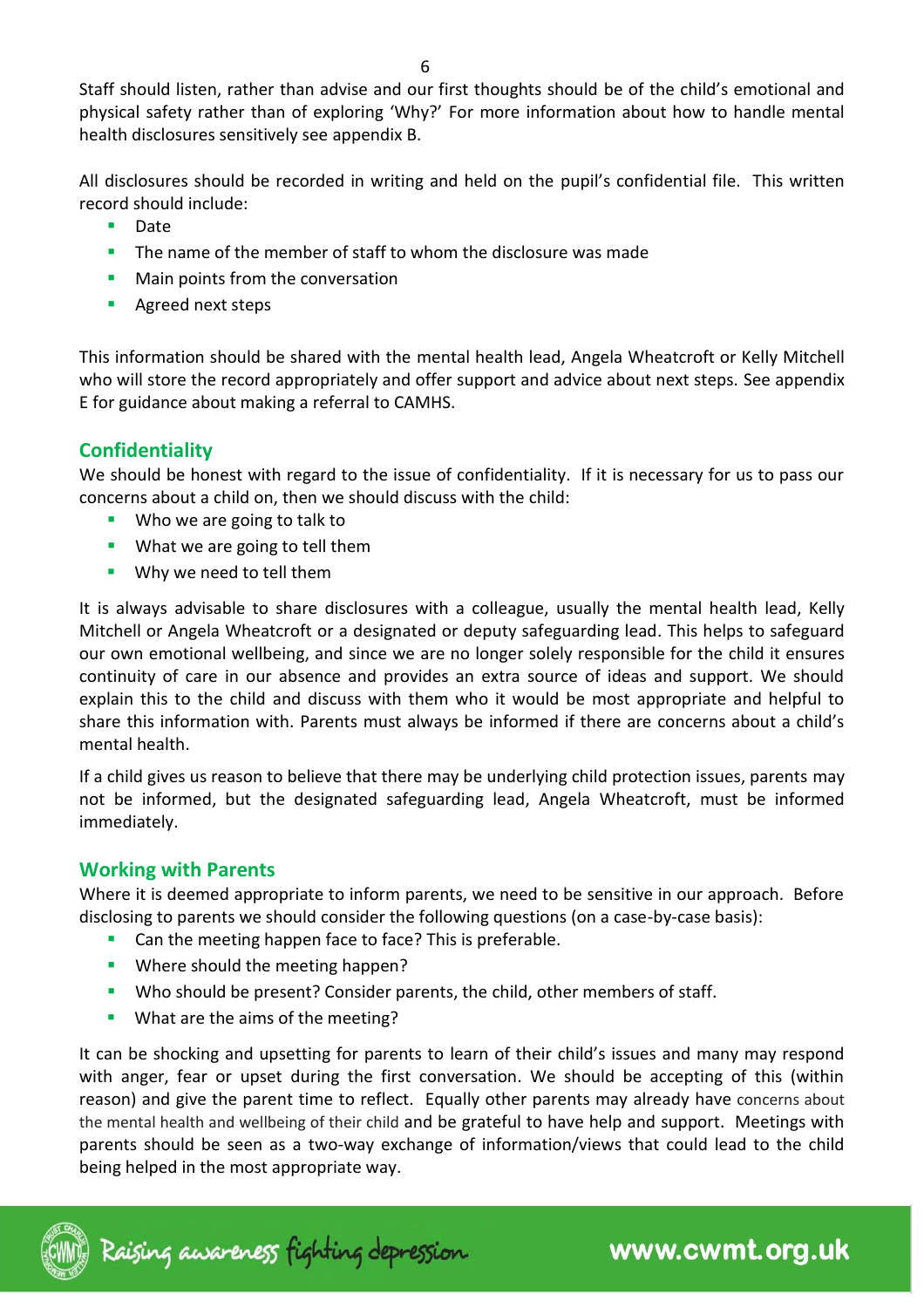We should always highlight further sources of information and give them resources to take away where possible as they will often find it hard to take much in whilst coming to terms with the news that you're sharing. Sharing sources of further support aimed specifically at parents can also be helpful too e.g. parent helplines and forums.

We should always provide clear means of contacting us with further questions and consider booking in a follow-up meeting or phone call right away as parents often have many questions as they process the information. Finish each meeting with agreed next steps and always keep a brief record of the meeting on the child's confidential record.

#### **Working with All Parents**

Parents are often very welcoming of support and information from the school about supporting their children's emotional and mental health. In order to support parents we will:

- **E** Ensure that all parents are aware of who to talk to, and how to get about this, if they have concerns about their own child
- Make our mental health policy easily accessible to parents
- **EXT** Share ideas about how parents can support positive mental health in their children
- Keep parents informed about the mental health topics their children are learning about in PSHE and share ideas for extending and exploring this learning at home

### **Training**

As a minimum, all staff will receive regular training about recognising and responding to mental health issues as part of their regular child protection training in order to enable them to keep children safe.

Training opportunities for staff who require more in-depth knowledge will be considered as part of our performance management process and additional CPD (Continuing Professional Development) will be supported throughout the year where it becomes appropriate due to developing situations with one or more children.

Where the need to do so becomes evident, we will host twilight training sessions for all staff to promote learning or understanding about specific issues related to mental health.

#### **Policy Review**

This policy will be reviewed every three years as a minimum. It is next due for review in September 2024

Additionally, this policy will be reviewed and updated as appropriate on an *ad hoc* basis.

This policy will always be immediately updated to reflect personnel changes.

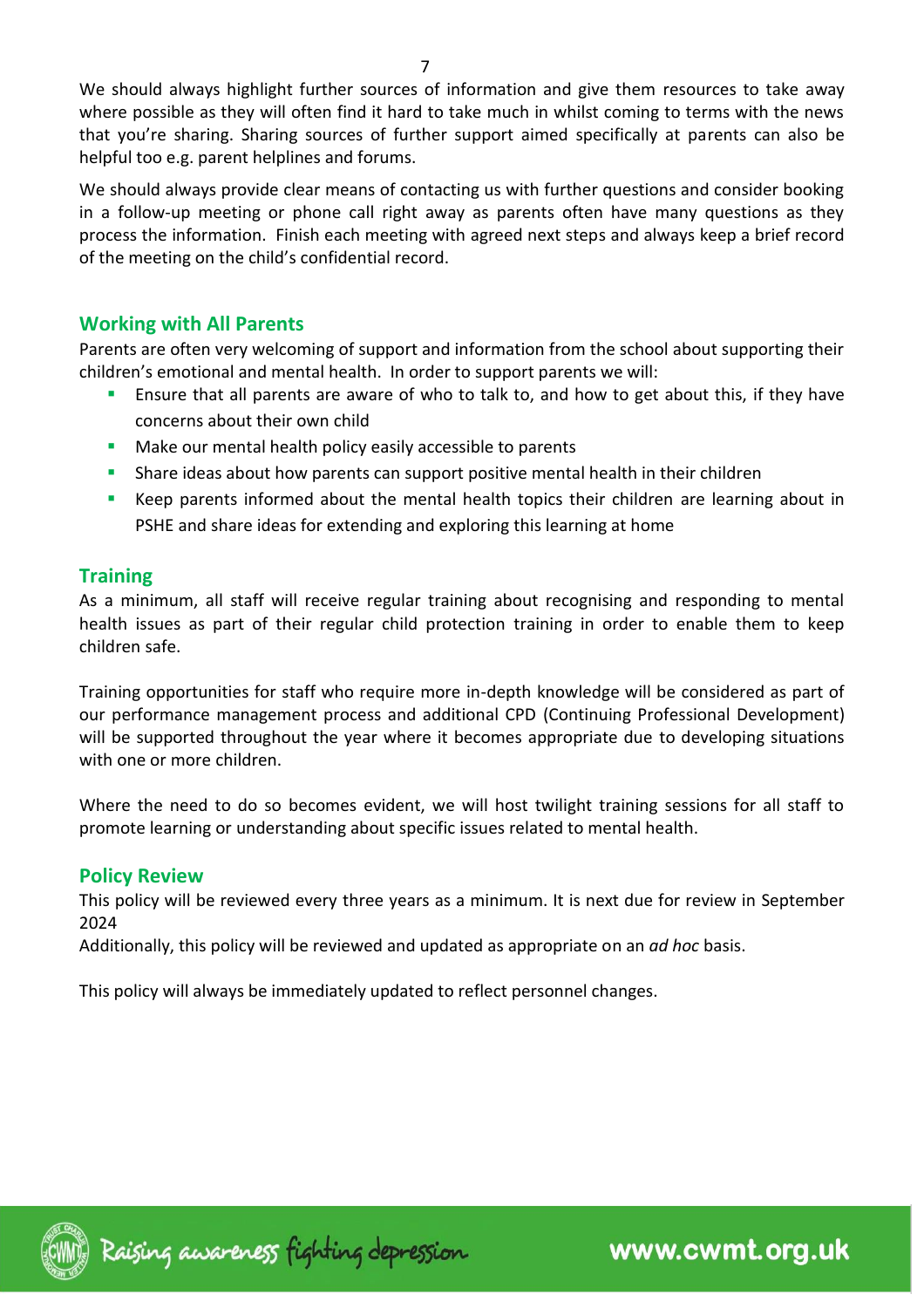# **Appendix A: Further information and sources of support about common mental health issues**

### **Prevalence of Mental Health and Emotional Wellbeing Issues**<sup>1</sup>

- 1 in 10 children and young people aged 5-16 suffer from a diagnosable mental health disorder - that is around three children in every class.
- Between 1 in every 12 and 1 in 15 children and young people deliberately self-harm.
- There has been a big increase in the number of young people being admitted to hospital because of self-harm. Over the last ten years this figure has increased by 68%.
- More than half of all adults with mental health problems were diagnosed in childhood. Less than half were treated appropriately at the time.
- Nearly 80,000 children and young people suffer from severe depression.
- The number of young people aged 15-16 with depression nearly doubled between the 1980s and the 2000s.
- Over 8,000 children aged under 10 years old suffer from severe depression.
- 3.3% or about 290,000 children and young people have an anxiety disorder.
- 72% of children in care have behavioural or emotional problems these are some of the most vulnerable people in our society.

Below, we have sign-posted information and guidance about the issues most commonly seen in school-aged children. The links will take you through to the most relevant page of the listed website. Some pages are aimed primarily at parents but they are listed here because we think they are useful for school staff too.

Support on all of these issues can be accessed via [Young Minds](http://www.youngminds.org.uk/for_parents/whats_worrying_you_about_your_child/self-harm) (www.youngminds.org.uk), [Mind](http://www.mind.org.uk/information-support/types-of-mental-health-problems/self-harm/#.VMxpXsbA67s) (www.mind.org.uk) and (for e-learning opportunities) [Minded](https://www.minded.org.uk/course/view.php?id=89) [\(www.minded.org.uk\)](http://www.minded.org.uk/).

### **Self-harm**

Self-harm describes any behaviour where a young person causes harm to themselves in order to cope with thoughts, feelings or experiences they are not able to manage in any other way. It most frequently takes the form of cutting, burning or non-lethal overdoses in adolescents, while younger children and young people with special needs are more likely to pick or scratch at wounds, pull out their hair or bang or bruise themselves.

#### **Books**

Pooky Knightsmith (2015) *Self-Harm and Eating Disorders in Schools: A Guide to Whole School Support and Practical Strategies*. London: Jessica Kingsley Publishers

Keith Hawton and Karen Rodham (2006) *By Their Own Young Hand: Deliberate Self-harm and Suicidal Ideas in Adolescents*. London: Jessica Kingsley Publishers

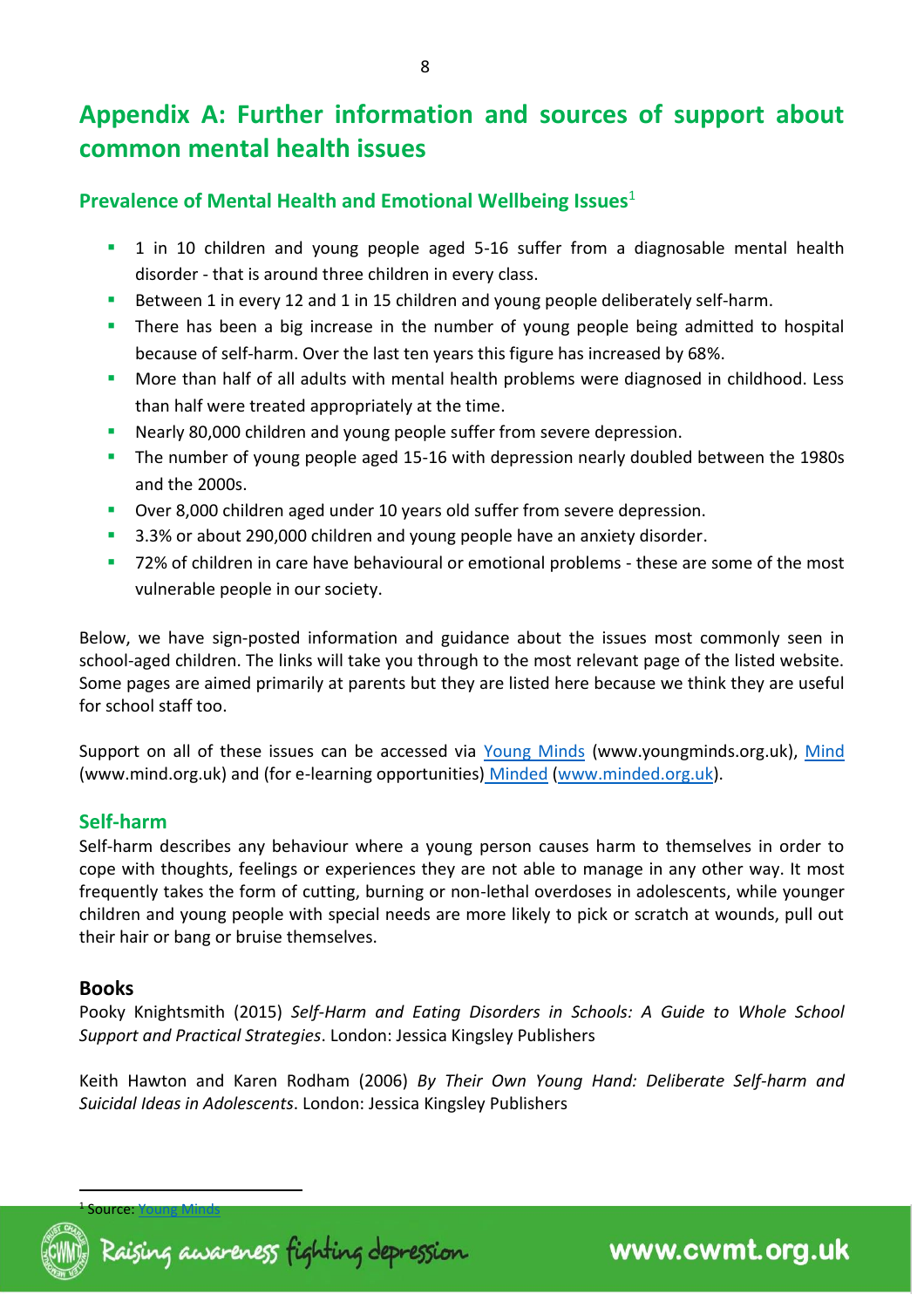Carol Fitzpatrick (2012) *A Short Introduction to Understanding and Supporting Children and Young People Who Self-Harm*. London: Jessica Kingsley Publishers

# **Depression**

Ups and downs are a normal part of life for all of us, but for someone who is suffering from depression these ups and downs may be more extreme. Feelings of failure, hopelessness, numbness or sadness may invade their day-to-day life over an extended period of weeks or months, and have a significant impact on their behaviour and ability and motivation to engage in day-to-day activities.

### **Books**

Christopher Dowrick and Susan Martin (2015) *Can I Tell you about Depression?: A guide for friends, family and professionals*. London: Jessica Kingsley Publishers

# **Anxiety, panic attacks and phobias**

Anxiety can take many forms in children and young people, and it is something that each of us experiences at low levels as part of normal life. When thoughts of anxiety, fear or panic are repeatedly present over several weeks or months and/or they are beginning to impact on a young person's ability to access or enjoy day-to-day life, intervention is needed.

### **Books**

Lucy Willetts and Polly Waite (2014) *Can I Tell you about Anxiety?: A guide for friends, family and professionals*. London: Jessica Kingsley Publishers

Carol Fitzpatrick (2015) *A Short Introduction to Helping Young People Manage Anxiety*. London: Jessica Kingsley Publishers

### **Obsessions and compulsions**

Obsessions describe intrusive thoughts or feelings that enter our minds which are disturbing or upsetting; compulsions are the behaviours we carry out in order to manage those thoughts or feelings. For example, a young person may be constantly worried that their house will burn down if they don't turn off all switches before leaving the house. They may respond to these thoughts by repeatedly checking switches, perhaps returning home several times to do so. Obsessive compulsive disorder (OCD) can take many forms – it is not just about cleaning and checking.

# **Books**

Amita Jassi and Sarah Hull (2013) *Can I Tell you about OCD?: A guide for friends, family and professionals*. London: Jessica Kingsley Publishers

Susan Conners (2011) *The Tourette Syndrome & OCD Checklist: A practical reference for parents and teachers*. San Francisco: Jossey-Bass

# **Suicidal feelings**

Young people may experience complicated thoughts and feelings about wanting to end their own lives. Some young people never act on these feelings though they may openly discuss and explore them, while other young people die suddenly from suicide apparently out of the blue.

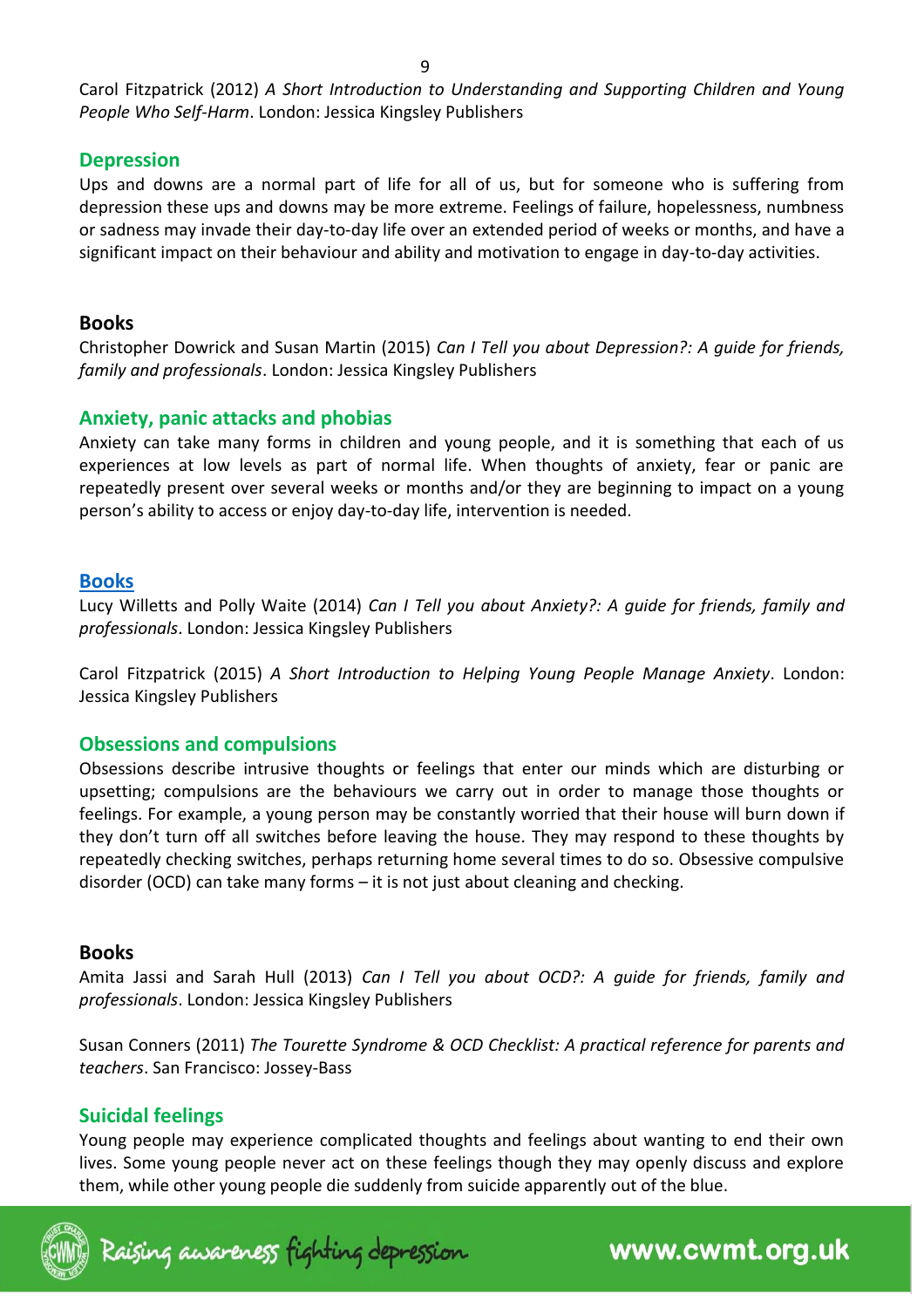#### **Books**

Keith Hawton and Karen Rodham (2006) *By Their Own Young Hand: Deliberate Self-harm and Suicidal Ideas in Adolescents*. London: Jessica Kingsley Publishers

Terri A.Erbacher, Jonathan B. Singer and Scott Poland (2015) *Suicide in Schools: A Practitioner's Guide to Multi-level Prevention, Assessment, Intervention, and Postvention*. New York: Routledge

#### **Eating problems**

Food, weight and shape may be used as a way of coping with, or communicating about, difficult thoughts, feelings and behaviours that a young person experiences day to day. Some young people develop eating disorders such as anorexia (where food intake is restricted), binge eating disorder and bulimia nervosa (a cycle of bingeing and purging). Other young people, particularly those of primary or preschool age, may develop problematic behaviours around food including refusing to eat in certain situations or with certain people. This can be a way of communicating messages the child does not have the words to convey.

#### **Books**

Bryan Lask and Lucy Watson (2014) *Can I tell you about Eating Disorders?: A Guide for Friends, Family and Professionals*. London: Jessica Kingsley Publishers

Pooky Knightsmith (2015) *Self-Harm and Eating Disorders in Schools: A Guide to Whole School Support and Practical Strategies*. London: Jessica Kingsley Publishers

Pooky Knightsmith (2012) *Eating Disorders Pocketbook*. Teachers' Pocketbooks

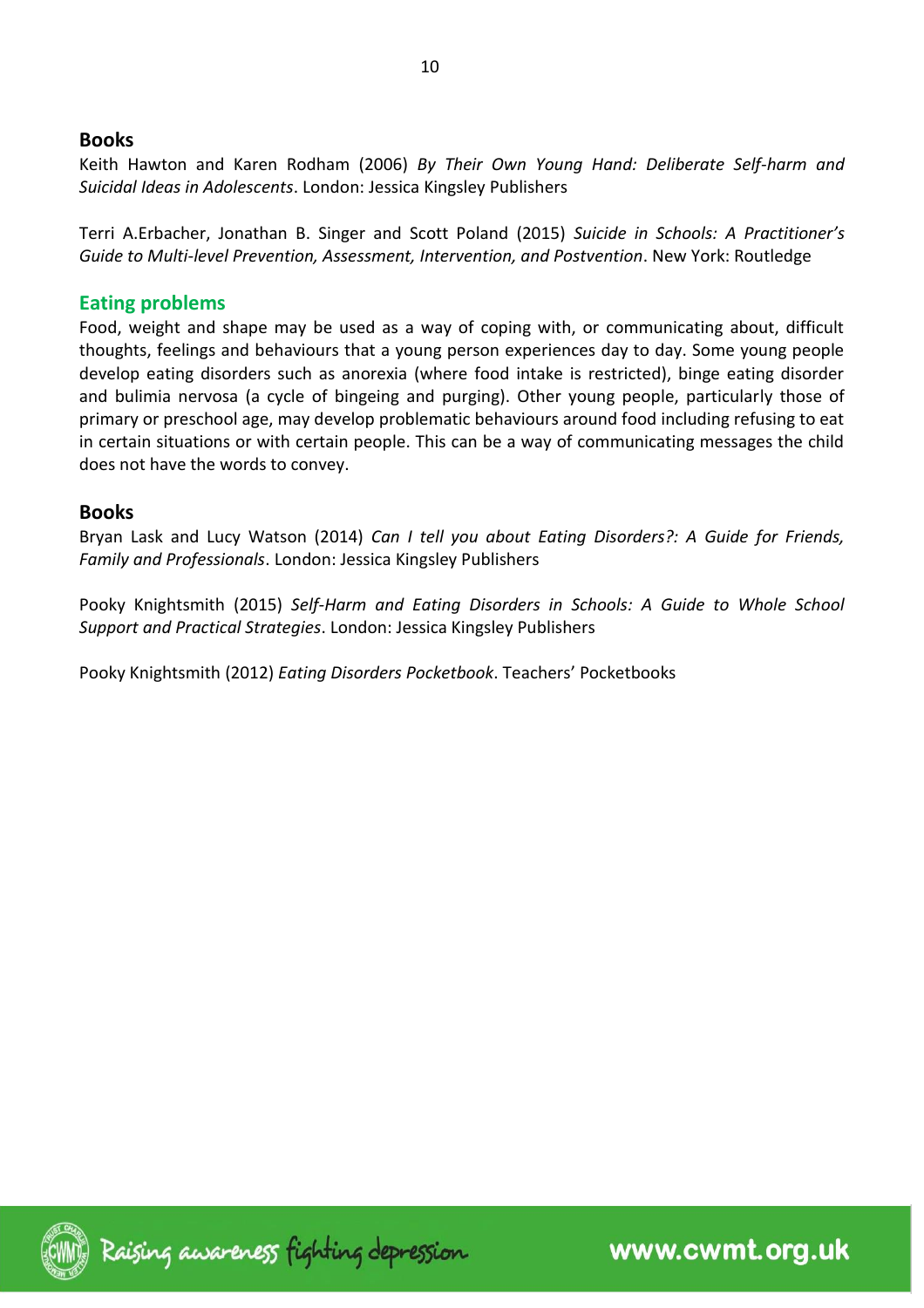# **Appendix B: Talking to students when they make mental health disclosures**

The advice below is from students themselves, in their own words, together with some additional ideas to help you in initial conversations with students when they disclose mental health concerns. This advice should be considered alongside relevant school policies on pastoral care and child protection and discussed with relevant colleagues as appropriate.

#### **Focus on listening**

*"She listened, and I mean REALLY listened. She didn't interrupt me or ask me to explain myself or anything, she just let me talk and talk and talk. I had been unsure about talking to anyone but I knew quite quickly that I'd chosen the right person to talk to and that it would be a turning point."* 

If a student has come to you, it's because they trust you and feel a need to share their difficulties with someone. Let them talk. Ask occasional open questions if you need to in order to encourage them to keep exploring their feelings and opening up to you. Just letting them pour out what they're thinking will make a huge difference and marks a huge first step in recovery. Up until now they may not have admitted even to themselves that there is a problem.

#### **Don't talk too much**

*"Sometimes it's hard to explain what's going on in my head – it doesn't make a*  lot of sense and I've kind of gotten used to keeping myself to myself. But just *'cos I'm struggling to find the right words doesn't mean you should help me. Just keep quiet, I'll get there in the end."* 

The student should be talking at least three-quarters of the time. If that's not the case then you need to redress the balance. You are here to listen, not to talk. Sometimes the conversation may lapse into silence. Try not to give in to the urge to fill the gap, but rather wait until the student does so. This can often lead to them exploring their feelings more deeply. Of course, you should interject occasionally, perhaps with questions to the student to explore certain topics they've touched on more deeply, or to show that you understand and are supportive. Don't feel an urge to over-analyse the situation or try to offer answers. This all comes later. For now your role is simply one of supportive listener. So make sure you're listening!

### **Don't pretend to understand**

*"I think that all teachers got taught on some course somewhere to say 'I understand how that must feel' the moment you open up. YOU DON'T – don't even pretend to, it's not helpful, it's insulting."* 

The concept of a mental health difficulty such as an eating disorder or obsessive compulsive disorder (OCD) can seem completely alien if you've never experienced these difficulties first-hand. You may find yourself wondering why on earth someone would do these things to themselves, but don't explore those feelings with the sufferer. Instead listen hard to what they're saying and encourage them to talk and you'll slowly start to understand what steps they might be ready to take in order to start making some changes.

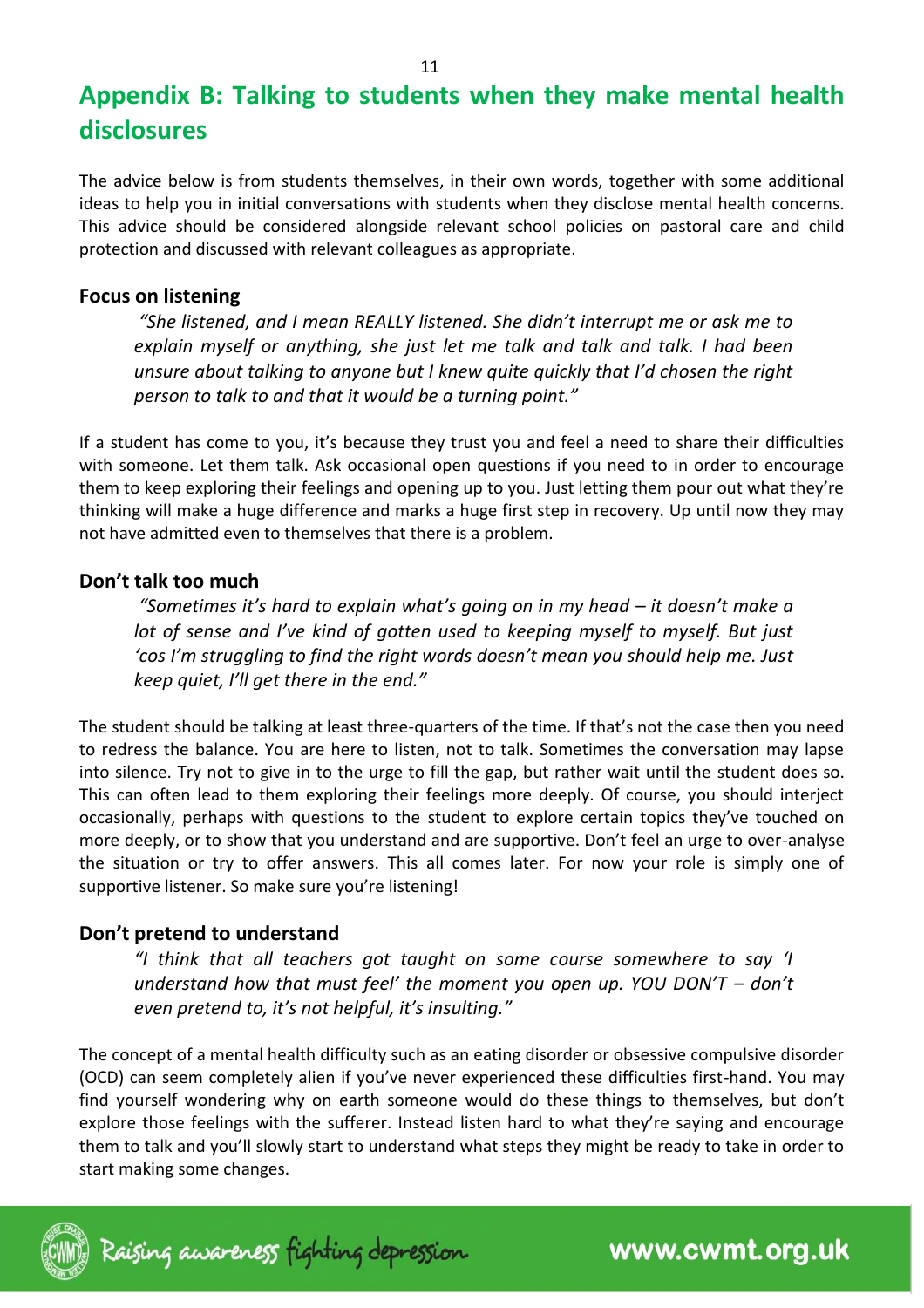#### **Don't be afraid to make eye contact**

*"She was so disgusted by what I told her that she couldn't bear to look at me."* 

It's important to try to maintain a natural level of eye contact (even if you have to think very hard about doing so and it doesn't feel natural to you at all). If you make too much eye contact, the student may interpret this as you staring at them. They may think that you are horrified about what they are saying or think they are a 'freak'. On the other hand, if you don't make eye contact at all then a student may interpret this as you being disgusted by them – to the extent that you can't bring yourself to look at them. Making an effort to maintain natural eye contact will convey a very positive message to the student.

#### **Offer support**

*"I was worried how she'd react, but my Mum just listened then said 'How can I support you?' – no one had asked me that before and it made me realise that she cared. Between us we thought of some really practical things she could do to help me stop self-harming."* 

Never leave this kind of conversation without agreeing next steps. These will be informed by your conversations with appropriate colleagues and the school's policies on such issues. Whatever happens, you should have some form of next steps to carry out after the conversation because this will help the student to realise that you're working with them to move things forward.

#### **Acknowledge how hard it is to discuss these issues**

*"Talking about my bingeing for the first time was the hardest thing I ever did. When I was done talking, my teacher looked me in the eye and said 'That must have been really tough' – he was right, it was, but it meant so much that he realised what a big deal it was for me."* 

It can take a young person weeks or even months to admit they have a problem to themselves, let alone share that with anyone else. If a student chooses to confide in you, you should feel proud and privileged that they have such a high level of trust in you. Acknowledging both how brave they have been, and how glad you are they chose to speak to you, conveys positive messages of support to the student.

#### **Don't assume that an apparently negative response is actually a negative response**

*"The anorexic voice in my head was telling me to push help away so I was saying no. But there was a tiny part of me that wanted to get better. I just couldn't say it out loud or else I'd have to punish myself."* 

Despite the fact that a student has confided in you, and may even have expressed a desire to get on top of their illness, that doesn't mean they'll readily accept help. The illness may ensure they resist any form of help for as long as they possibly can. Don't be offended or upset if your offers of help are met with anger, indifference or insolence, it's the illness talking, not the student.

### **Never break your promises**

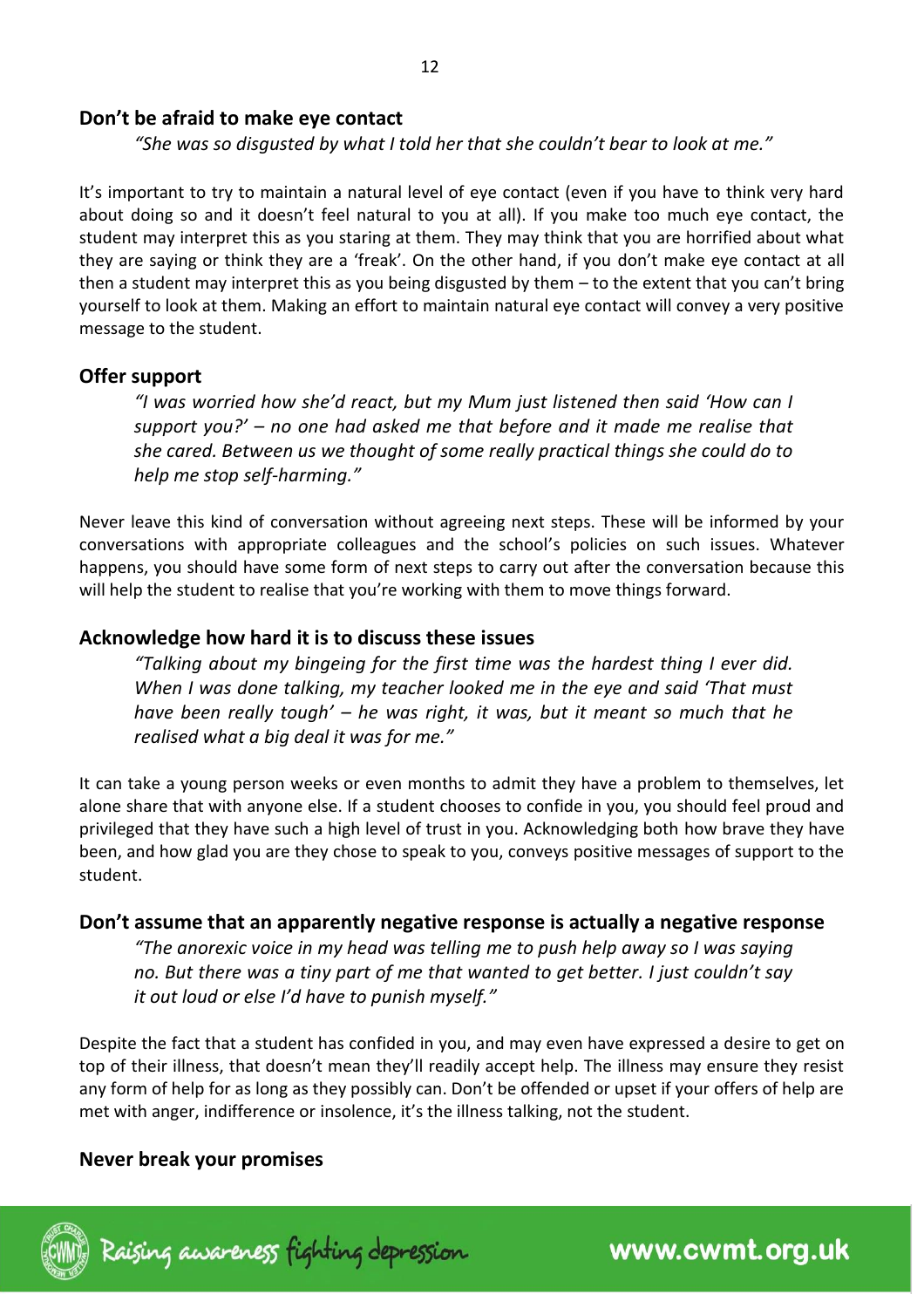*"Whatever you say you'll do you have to do or else the trust we've built in you will be smashed to smithereens. And never lie. Just be honest. If you're going to tell someone just be upfront about it, we can handle that, what we can't handle is having our trust broken."* 

Above all else, a student wants to know they can trust you. That means if they want you to keep their issues confidential and you can't then you must be honest. Explain that, whilst you can't keep it a secret, you can ensure that it is handled within the school's policy of confidentiality and that only those who need to know about it in order to help will know about the situation. You can also be honest about the fact you don't have all the answers or aren't exactly sure what will happen next. Consider yourself the student's ally rather than their saviour and think about which next steps you can take together, always ensuring you follow relevant policies and consult appropriate colleagues.

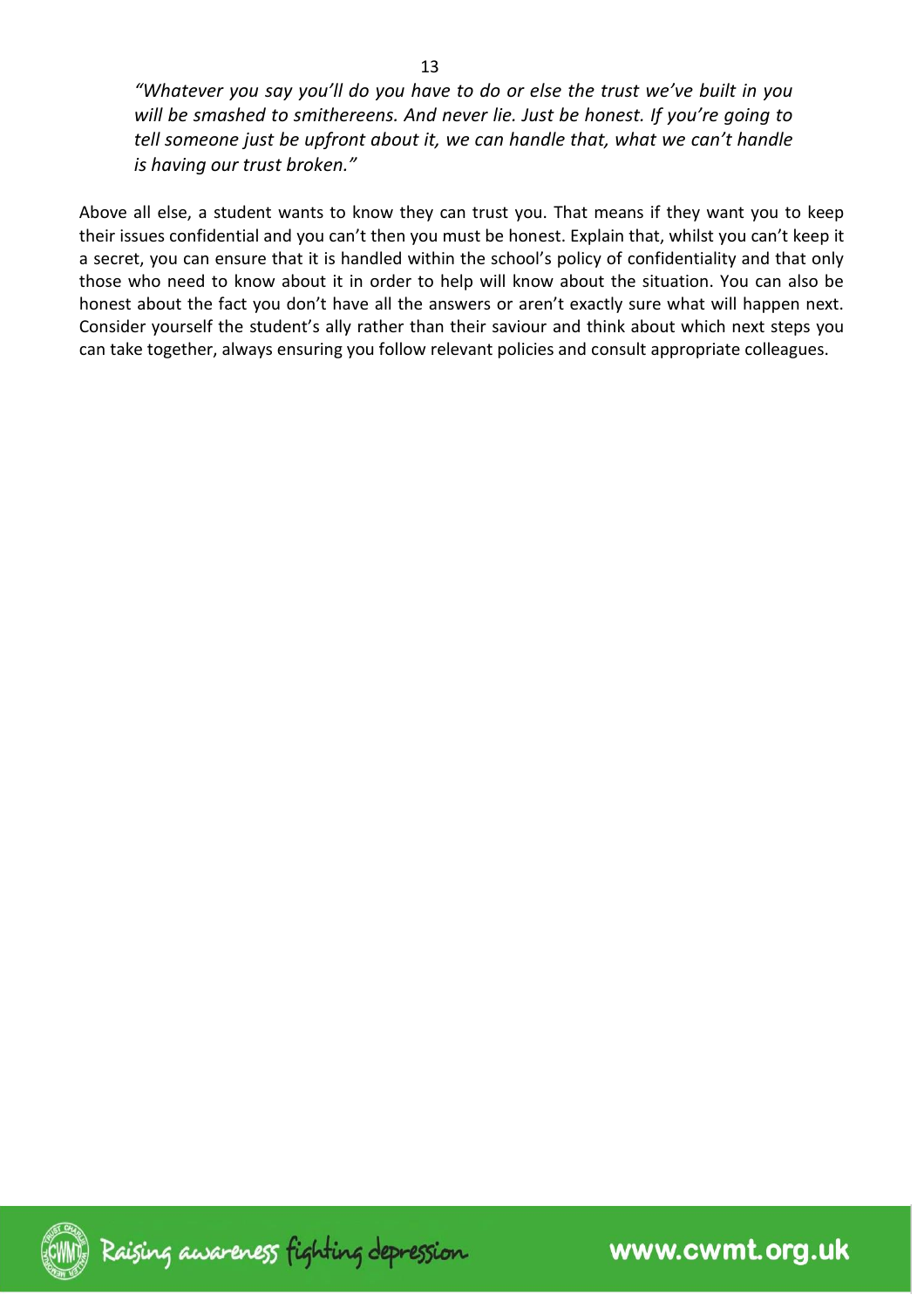# **Appendix C: What makes a good CAMHS referral?<sup>2</sup>**

**If the referral is urgent it should be initiated by phone so that CAMHS can advise of best next steps.**

**Before making the referral, have a clear outcome in mind, what do you want CAMHS to do? You might be looking for advice, strategies, support or a diagnosis for instance.** 

**You must also be able to provide evidence to CAMHS about what intervention and support has been offered to the pupil by the school and the impact of this. CAMHS will always ask 'What have you tried?' so be prepared to supply relevant evidence, reports and records.** 

#### **General considerations**

- Have you met with the parent(s)/carer(s) and the referred child/children?
- Has the referral to CAMHS been discussed with a parent / carer and the referred pupil?
- Has the pupil given consent for the referral?
- Has a parent / carer given consent for the referral?
- What are the parent/carer pupil's attitudes to the referral?

#### **Basic information**

- Is there a child protection plan in place?
- Is the child looked after?
- Name and date of birth of referred child/children
- Address and telephone number
- Who has parental responsibility?
- Surnames if different to child's
- GP details
- What is the ethnicity of the pupil / family.
- Will an interpreter be needed?
- Are there other agencies involved?

#### **Reason for referral**

- What are the specific difficulties that you want CAMHS to address?
- How long has this been a problem and why is the family seeking help now?
- Is the problem situation-specific or more generalised?
- Your understanding of the problem/issues involved.

### **Further helpful information**

- Who else is living at home and details of separated parents if appropriate?
- Name of school
- Who else has been or is professionally involved and in what capacity?
- Has there been any previous contact with our department?
- Has there been any previous contact with social services?
- Details of any known protective factors
- Any relevant history i.e. family, life events and/or developmental factors
- Are there any recent changes in the pupil's or family's life?
- Are there any known risks, to self, to others or to professionals?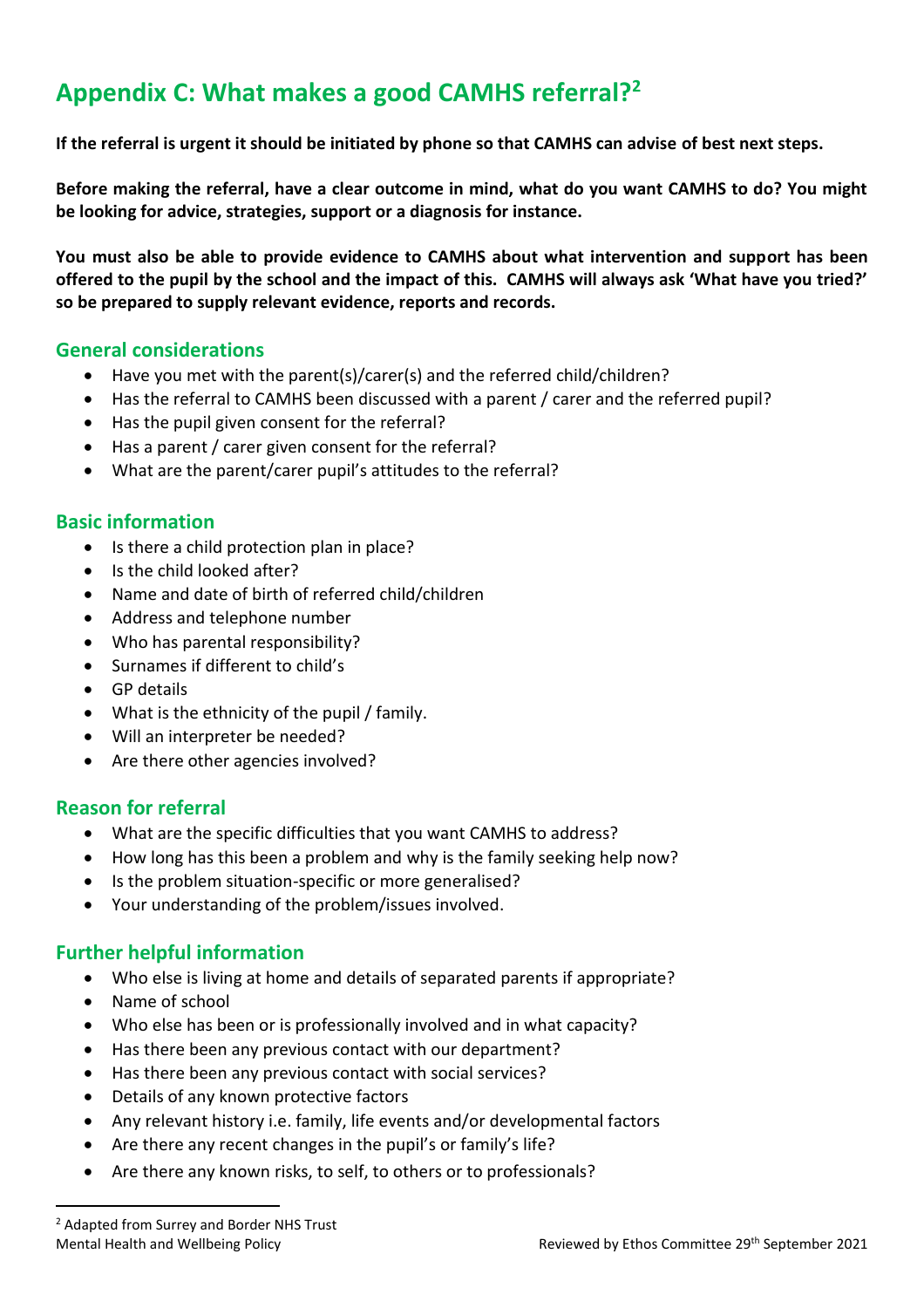- Is there a history of developmental delay e.g. speech and language delay
- Are there any symptoms of ADHD/ASD and if so have you talked to the Educational psychologist?

The screening tool on the following page will help to guide whether or not a CAMHS referral is appropriate. For further support and advice, our primary contacts are:

**CAMHS Advice Line:** 01865 902515 Email: [OxonCAMHSSPA@oxfordhealth.nhs.uk](file:///C:/Users/15lock/AppData/Local/Temp/OxonCAMHSSPA@oxfordhealth.nhs.uk)

| <b>INVOLVEMENT WITH CAMHS</b> |                                                         |  |  | <b>DURATION OF DIFFICULTIES</b> |
|-------------------------------|---------------------------------------------------------|--|--|---------------------------------|
|                               | Current CAMHS involvement - END OF SCREEN*              |  |  | 1-2 weeks                       |
|                               | Previous history of CAMHS involvement                   |  |  | Less than a month               |
|                               | Previous history of medication for mental health issues |  |  | 1-3 months                      |
|                               | Any current medication for mental health issues         |  |  | More than 3 months              |
|                               | Developmental issues e.g. ADHD, ASD, LD                 |  |  | More than 6 months              |

| <b>DURATION OF DIFFICULTIES</b> |  |  |  |  |  |  |
|---------------------------------|--|--|--|--|--|--|
| 1-2 weeks                       |  |  |  |  |  |  |
| Less than a month               |  |  |  |  |  |  |
| 1-3 months                      |  |  |  |  |  |  |
| More than 3 months              |  |  |  |  |  |  |
| More than 6 months              |  |  |  |  |  |  |

**\* Ask for consent to telephone CAMHS clinic for discussion with clinician involved in young person's care**

# *Tick the appropriate boxes to obtain a score for the young person's mental health needs.*

| <b>MENTAL HEALTH SYMPTOMS</b> |                                                                                                    |  |  |  |  |  |
|-------------------------------|----------------------------------------------------------------------------------------------------|--|--|--|--|--|
|                               | Panic attacks (overwhelming fear, heart pounding, breathing fast etc.)                             |  |  |  |  |  |
|                               | Mood disturbance (low mood – sad, apathetic; high mood – exaggerated / unrealistic elation)        |  |  |  |  |  |
| 2                             | Depressive symptoms (e.g. tearful, irritable, sad)                                                 |  |  |  |  |  |
|                               | Sleep disturbance (difficulty getting to sleep or staying asleep)                                  |  |  |  |  |  |
|                               | Eating issues (change in weight / eating habits, negative body image, purging or binging)          |  |  |  |  |  |
|                               | Difficulties following traumatic experiences (e.g. flashbacks, powerful memories, avoidance)       |  |  |  |  |  |
| 2                             | Psychotic symptoms (hearing and / or appearing to respond to voices, overly suspicious)            |  |  |  |  |  |
| 2                             | Delusional thoughts (grandiose thoughts, thinking they are someone else)                           |  |  |  |  |  |
|                               | Hyperactivity (levels of overactivity & impulsivity above what would be expected; in all settings) |  |  |  |  |  |
| 2                             | Obsessive thoughts and/or compulsive behaviours (e.g. hand-washing, cleaning, checking)            |  |  |  |  |  |

 **Impact of above symptoms on functioning - circle the relevant score and add to the total**

| Little<br>or none | Score<br>. . | some | ය core<br>- | Moderate | Score | Severe | Score |
|-------------------|--------------|------|-------------|----------|-------|--------|-------|
|                   |              |      |             |          |       |        |       |
|                   |              |      |             |          |       |        |       |

|   | <b>HARMING BEHAVIOURS</b> |                                                                                                    |  |  |  |  |  |
|---|---------------------------|----------------------------------------------------------------------------------------------------|--|--|--|--|--|
|   |                           | 1 History of self harm (cutting, burning etc)                                                      |  |  |  |  |  |
|   |                           | 1 History of thoughts about suicide                                                                |  |  |  |  |  |
|   |                           | 2   History of suicidal attempts (e.g. deep cuts to wrists, overdose, attempting to hang self)     |  |  |  |  |  |
|   |                           | 2 Current self-harm behaviours                                                                     |  |  |  |  |  |
|   |                           | 2 Anger outbursts or aggressive behaviour towards children or adults                               |  |  |  |  |  |
|   |                           | 5 Verbalised suicidal thoughts* (e.g. talking about wanting to kill self / how they might do this) |  |  |  |  |  |
|   |                           | 5   Thoughts of harming others* or actual harming / violent behaviours towards others              |  |  |  |  |  |
| . |                           |                                                                                                    |  |  |  |  |  |

 **\* If yes – call CAMHS team to discuss an urgent referral and immediate risk management strategies**